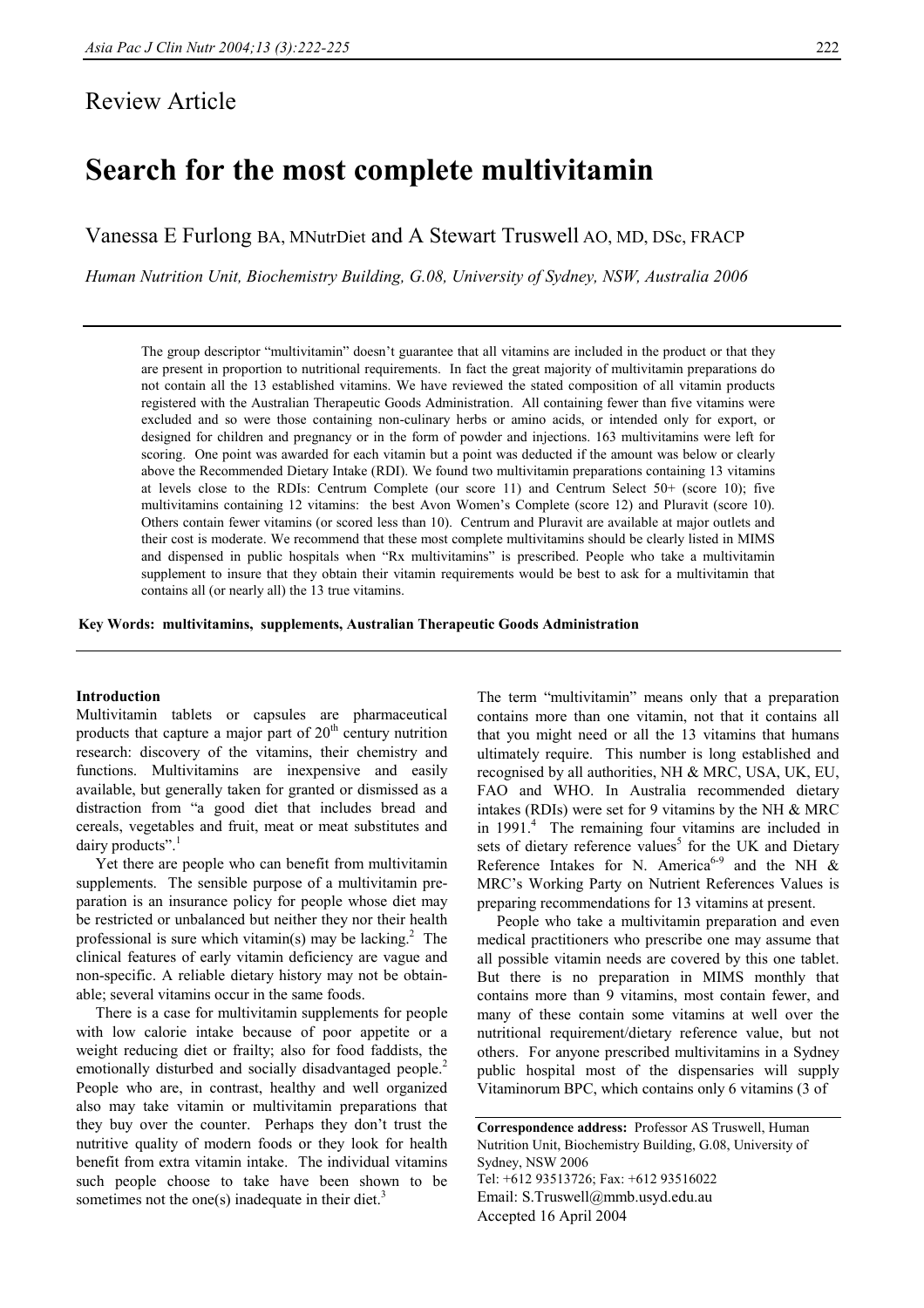these at half the nutritional requirement). Only one Sydney hospital at present has a contract for a multivitamin preparation that contains all 13 vitamins. This scarcity of a complete multivitamin preparation is very general, not confined to Australia. In the British National Formulary (March  $2003$ <sup>10</sup> for example the principal product under "Multivitamin preparations" contains only vitamins A, C & D, thiamin, riboflavin and nicotinamide and their dosage varies from 0.38 to over 1.0 times the UK's dietary reference values.

 Compounding the confusion is that some manufacturers add non-culinary herbs to multivitamin preparations: gingko bilobata, ginseng, saw palmetto, etc. The consumer may not have asked for these or realise they are not nutrients. Orthodox medical practitioners may not be equipped to recognise side effects or sensitivity to herbal preparations. It seems to us that a *model* multivitamin should satisfy three criteria. It should be *complete* and contain all 13 established vitamins. It should be *balanced* and contain these in the proportions of their nutrient reference values (RDA, RDI, etc). Thirdly it should contain only *nutrients* and not contain any pharmacologically active ingredient, herbal or other. The dose of each vitamin should be near the daily nutritional requirement, so that anyone taking it can be sure that their vitamin needs are covered.

 Some multivitamin preparations also contain one or more inorganic nutrients (minerals, trace elements). While these might be thought to increase the nutrient insurance cover, there are some possible problems. First, the inorganic nutrient requirements cannot all be crowded into a single tablet. While the total daily requirements of all 13 vitamins add up to just over 100mg, total daily needs of inorganic nutrients is over 5grams (50 times greater). Inorganics in a multivitamin preparation are therefore not the full number (probably 15) essential for humans. If present, calcium and potassium are well below the requirement amount. There could also be incompatibilities between inorganics, within the tablet or in the

**Table 1.** Daily requirements and vitamin scoring cut-offs

gastro-intestinal tract. Iron is a special case; it could act within the tablet as a free radical donor and affect some of the vitamins, that are liable to oxidative damage.

 As far as we know, there has been no review in Australia or elsewhere of how clearly the multivitamin preparations on the market match this concept of the model multivitamin, that is complete, balanced and contains only nutrients (except for the excipient). Our study was not concerned with the indications for *individual* vitamin supplements, whether in nutritional or mega dosage. Most of the individual vitamins (C, E, folate, etc) are freely available, though vitamins A and D are restricted (because toxicity can occur at doses only a few times the nutritional requirement).

# **Methods**

We obtained a list of all the *vitamin* products registered with the Australian Therapeutic Goods Administration, Commonwealth Department of Health, Canberra. We first excluded products with fewer than 5 vitamins from our review. Children's and pre-natal vitamins were not included because micronutrient needs for these subgroups differ from those of the general adult population. Vitamin injections and powders were also excluded and so were formulas that contain herbs and/or amino acids. Those containing natural sources of concentrated vitamins were included e.g. wheat germ oil as a natural source of vitamin E, yeast (for B complex) and also cod liver oil (for vitamins A and D). Products containing minerals were included unless they contained more than 16 mg of iron (the RDI for women), i.e an excess.

 We would have preferred to consider products containing only vitamins, but to do so would have eliminated some with the largest number of vitamins. Likewise we accepted products containing amino-benzoic acid, choline, lecithin, hesperidin, inositol and rutin (historically proposed to be vitamins); they are widely used in vitamin products and (in the dosage used) appeared to be harmless.

| Vitamins          |         | <b>RDI</b>                    | Minimum                     | Maximum                     |
|-------------------|---------|-------------------------------|-----------------------------|-----------------------------|
| Vitamin A         | mg      | $0.75 - 1.0$<br>$(2500-3000)$ | 0.38<br>$(1250 \text{ IU})$ | 1.06<br>$(3500 \text{ IU})$ |
| $\beta$ -carotene | mg      |                               | 3                           | 6                           |
| Thiamin           | mg      | 1.1                           |                             | 5                           |
| Riboflavin        | mg      | 1.7                           |                             | 5                           |
| Niacin            | mg      | 19                            | 10                          | 30                          |
| Vitamin B-6       | mg      | 1.5                           |                             | 5                           |
| Pantothenic acid  | mg      | $5*$                          | 3                           | 10                          |
| Biotin            | μg      | $30*$                         | 20                          | 50                          |
| Folic acid        | $\mu$ g | 200-400                       | 100                         | 400                         |
| Vitamin B-12      | μg      | 2                             |                             | 5                           |
| Vitamin C         | mg      | $40 - 60$                     | 30                          | 100                         |
| Vitamin D         | $\mu$ g | $10*$<br>$(400$ IU)           | 5<br>(200IU)                | 15<br>(600IU)               |
| Vitamin E         | mg      | $5 - 10$                      | 5                           | 20                          |
| Vitamin K         | $\mu$ g | $90 - 120*$                   | 60                          | 150                         |
| Iron              | mg      | 7-16                          | $\overline{\phantom{0}}$    | 16                          |

\*USA dietary reference intake used because there is no Australian RDI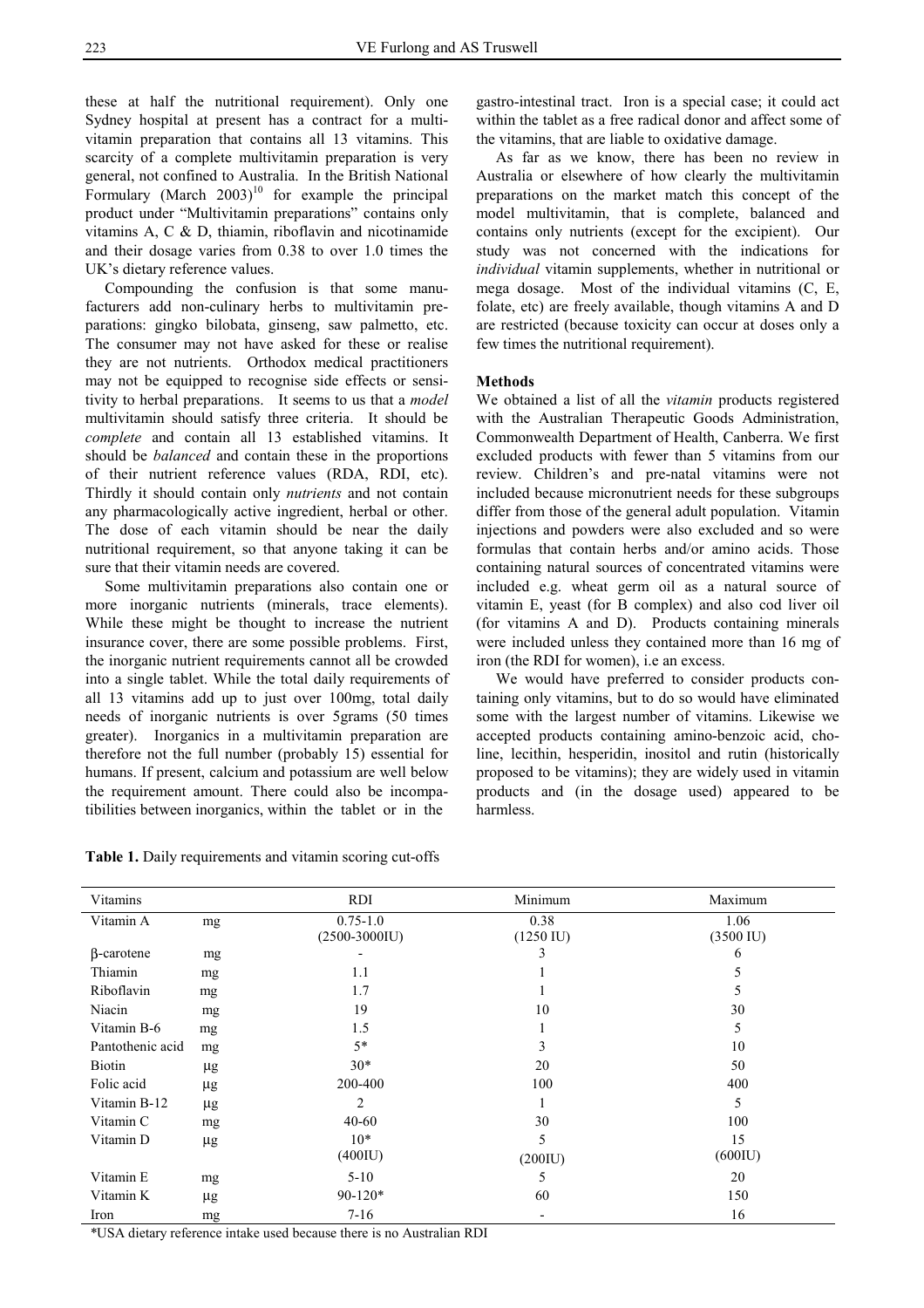| <b>ARTG</b><br>$Id^*$ | Multivitamin                                   | No. of<br>vitamins | Our<br>Score | Price<br>1 month | Available at<br>major retail<br>outlets? | RDI<br>Panel | Vitamin A (a),<br>$\beta$ -carotene (b)<br>Vitamin $K(k)$<br>Iron $(i)$ |
|-----------------------|------------------------------------------------|--------------------|--------------|------------------|------------------------------------------|--------------|-------------------------------------------------------------------------|
| 81579                 | Avon Vitadvance Women's Complete<br>I < 50     | 12                 | 12           | \$8.50           | No                                       | No           | a,b,i                                                                   |
| 81577                 | Avon Vitadvance Women's Complete<br>II > 50    | 12                 | 12           | \$8.50           | No                                       | No           | a,b,i                                                                   |
| 75827                 | Centrum Complete                               | 13                 | 11           | \$5.40           | Yes                                      | Yes          | a,b,k,i                                                                 |
| 67506                 | Centrum Select $50+$                           | 13                 | 10           | \$6.60           | Yes                                      | Yes          | a,b,k,i                                                                 |
| 72142                 | Life One Origin Multivatimins $\&$<br>Minerals | 12                 | 10           | \$1.80           | No                                       | No           | a, i                                                                    |
| 47562                 | Nutriway Daily Multivitamins and<br>Minerals   | 12                 | 10           | \$14.95          | No                                       | Yes          | a, i                                                                    |
| 92479                 | Pluravit Multi Vitamins & Minerals             | 12                 | 10           | \$5.40           | Yes                                      | No           | a, k, i                                                                 |
| 78253                 | Jenny Craig Multivitamins & Minerals           | 11                 | 9            | \$16             | No.                                      | No.          | a, i                                                                    |
| 70310                 | Golden Nature Multivitamins & Minerals         | 11                 | 8            | \$2.10           | No                                       | No           | a, i                                                                    |
| 74085                 | Healthcare Multivitamins & Minerals            | 11                 | 8            | \$2.10           | No                                       | No           | a, i                                                                    |

#### **Table 2**. Top scoring multivitamins

\* ARTG Id = Australian Register of Therapeutic Goods Identification

This left 163 multivitamin products for scoring:

- One point was awarded for each vitamin contained, with a maximum score of 13 points. Vitamin A activity was in some products present partly or entirely as β-carotene, the pro-vitamin.
- One point was then deducted if the amount of the vitamin was too high or too low, using criteria we pre-set (Table 1). The content of a vitamin needed to be at least 50% of the Australian RDI (or if not available, the US adequate intake, AI). For vitamins with a small margin of safety, especially vitamins A and D the content could not be much higher than the RDI. For other vitamins an upper cut off was set arbitrarily at a round number 2 to 3 X the RDI. Where β-carotene was present (for vitamin A) an upper cut off was set at 6 mg, corresponding officially to 1 mg of retinol (the Australian RDI).

Content of some vitamins in pharmaceuticals is expressed as international units (IU), but elsewhere in weight units, which can be very confusing. IU were converted to mg or µg for comparison with the requirement values used.

#### **Results**

The highest scoring multivitamins are collected in Table 2, which also records a typical price for a month's supply, availability at major retail outlets and whether the label shows the RDI for vitamins, to compare with the stated vitamin content in the product. The table also has letters in the R hand column to indicate whether the formulation contains preformed vitamin A, retinol (a) and/or βcarotene (b) and whether it contains vitamin K (k) and/or iron (i).

 Vitamin A intake should be limited in pregnancy and can be replaced by β-carotene. Vitamin K intake can be cri-tical in people taking warfarin and similar anticoagulant medication. Iron requirement is higher for women.

*Avon's* multivitamins scored the highest by our criteria but they are not generally available at retail outlets, do not have an RDI panel, do not contain vitamin K and

are relatively expensive.

- *Centrum Complete* multivitamins are more widely available and less expensive. The label has an RDI panel. This product actually does contain all the 13 vitamins at safe levels. It lost points for containing biotin above the USA recommendation (there is no Australian RDI) though well under the toxic level, and for containing vitamin K below the USA recommendation. Otherwise Centrum meets all our criteria of what constitutes the best multivitamin.
- *Centrum Select 50+* is similar but contains more vitamins B-12 and E and less vitamin K. It is designed for people above the average adult age.
- *Pluravit* is widely available and reasonably priced. It contains all the vitamins except biotin.
- *Nutriway* contains biotin but has vitamin A at double the RDI and is more expensive.
- *Jenny Craig* multivitamin only omits biotin and vitamin K; vitamin A activity is provided here by β-carotene. But it is only available for participants in their weightloss programme.

# **Discussion**

It is difficult to understand why there are so many multivitamin products on the market. But when the plan is to take vitamins to back up a questionable diet it would surely be best to include *all* the vitamins, or at least all except those least likely to be lacking. To avoid imbalance they should all be present in amounts near the nutritional requirements. Fortunately there are a small number of complete (or almost complete) multivitamins (Table 2) that doctors can prescribe, that people can buy for themselves, that public hospitals should carry and to which MIMS should devote its "multivitamins" section.

# **Competing Interests**

None. We received no financial or other support for this work and have no financial or professional relationship that could pose a competing interest.